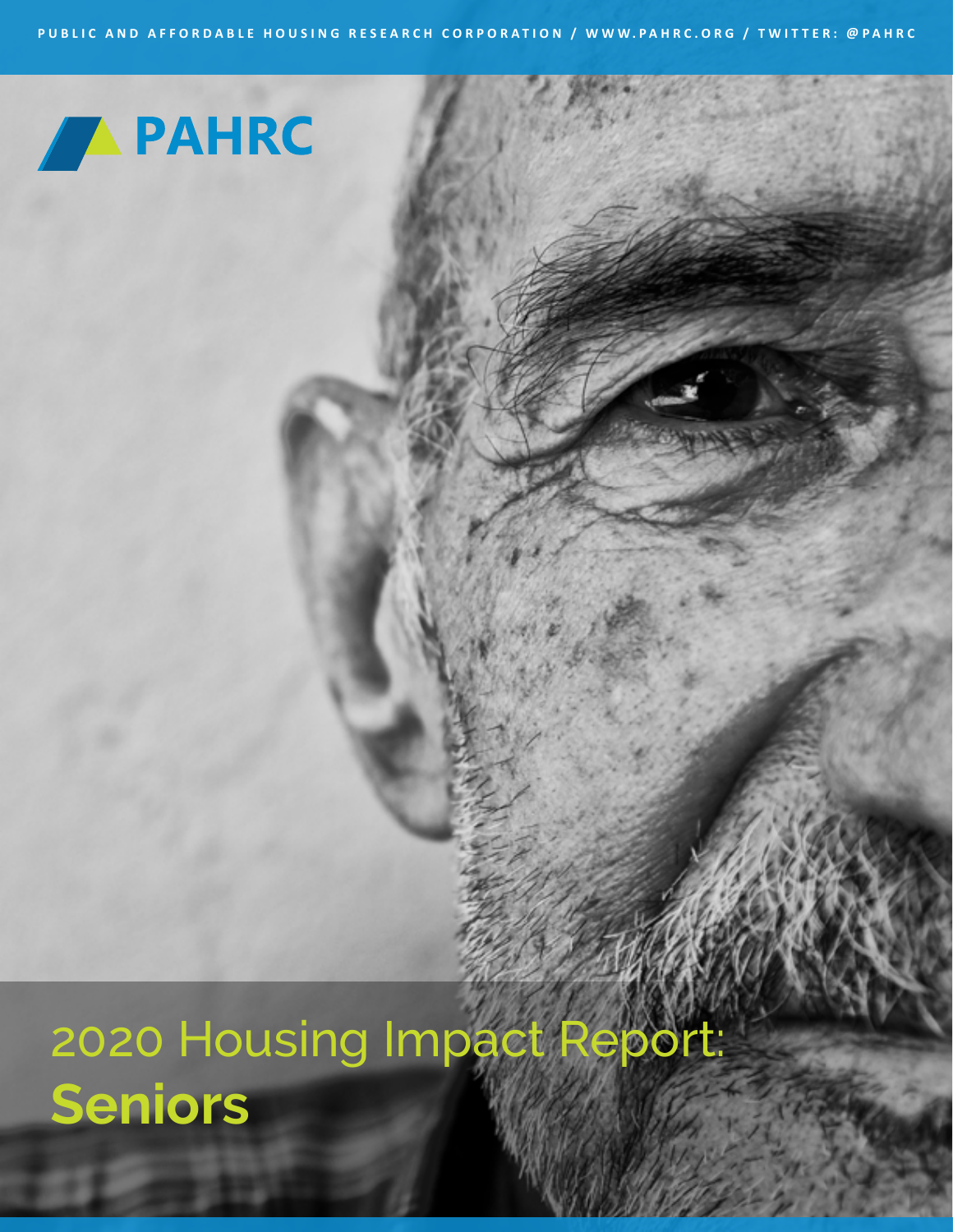## **Publicly supported homes positioned 2.86 million seniors to improve their health outcomes, housing stability, and financial security in 2019.**

Publicly supported housing programs provide a subsidy, tax incentive, mortgage loan, or insurance to a property, or provide a voucher to a household, to reduce the cost of housing for low-income families<sup>1</sup>. By providing an affordable and safe place to live, publicly supported homes enable people to spend more money on healthcare and improve the quality and accessibility of their home. Publicly supported homes also reduce people's exposure to stress caused by housing instability, which can lead to positive health outcomes<sup>2</sup>. According to Census Bureau estimates, housing subsidies lifted 665,000 people over the age of 65 out of poverty in 2018, a 1.7% increase from 20173 . This feature examines trends among seniors living in publicly supported rental homes and offers new insights into how affordable housing providers are serving 'pre-seniors,' or older adults on the cusp of turning 62.

### **Trends in Seniors Receiving Assistance**

In 2019, 21% of people living in publicly supported homes, or 2.86 million individuals, were aged 62 or older and are classified as seniors by HUD. A senior heads one in three households living in these homes, and nearly half of assisted senior-headed households include a disabled household head<sup>4</sup>.

Seniors continue to make up a growing number of individuals and households living in publicly supported homes. Between 2018 and 2019, the number of seniors living in publicly supported homes increased 2.9%, and the number of households headed by seniors increased 2.7%. The percentage of senior-headed households with a disabled household head also increased from 44% in 2018 to 46% in 2019, continuing a decades-long trend. During the same time period, the percent of households headed by a senior aged 85 or older remained stable at 4%<sup>5</sup>.

The increase in seniors living in publicly supported homes is likely driven by older adults living in publicly supported homes turning 62, an increase in the share of senior households admitted into publicly supported homes, and an increase in the length of time seniors live in publicly supported homes. Twenty percent of households newly admitted to the public housing and Housing Choice Voucher program in 2017 were headed by a senior, compared to 16% in 2013<sup>6</sup>. Additionally, the length of time seniors stay in publicly supported homes has increased 5% from 2013 to 12.3 years in 2017<sup>7</sup>.

# **Seniors Living in Publicly Supported Homes**

2.86 million

seniors live in publicly supported homes

 $2.9%$ 

more seniors lived in publicly supported homes in 2019 compared to 2018

665,000

seniors were lifted out of poverty due to housing subsidies

3.64 million seniors likely qualify for rental assistance

and do not receive it

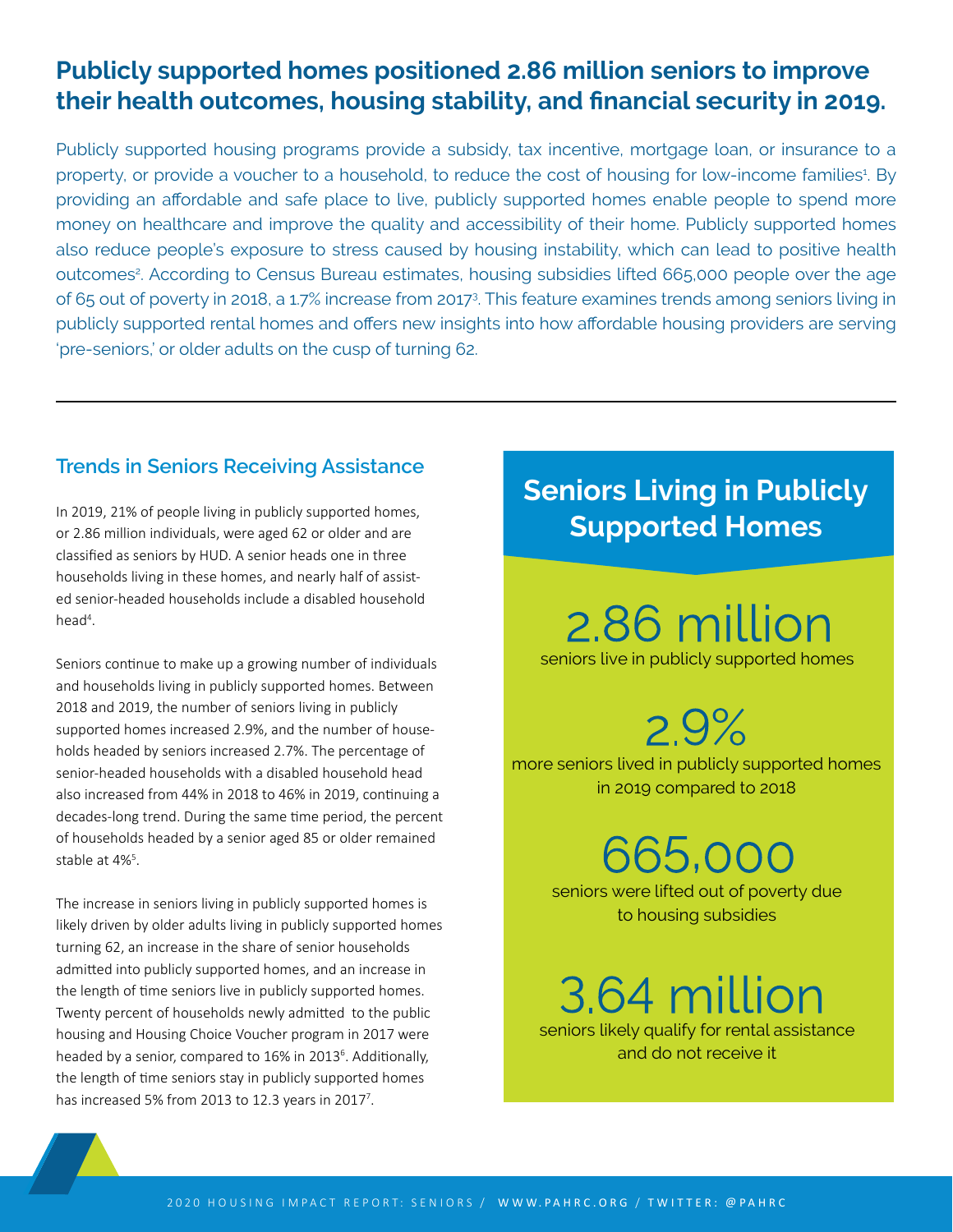While the number of seniors assisted by publicly supported homes has increased, the number of low-income seniors likely eligible to be assisted by publicly supported homes has also risen. In 2018, the latest year data are available, 7.09 million seniors and 6.12 million senior-headed households earned below 80% of the state median income and likely qualified for rental assistance<sup>8</sup>. Between 2018 and 2017, the number of seniors and senior households likely eligible for rental assistance increased 5.6% and 6.3%, respectively<sup>9</sup>. Since the supply of publicly supported homes has not kept pace with growing demand, the share of income-eligible seniors served by publicly supported rental homes decreased from 41% in 2017 to 40% in 2018<sup>10</sup>. Absent additional funding for rental assistance programs, this trend is likely to continue: Estimates project that the number of very low-income senior households will grow from 5.4 million in 2018 to 7.9 million in 2038 $^{11}$ .

Conservative estimates suggest that expanding rental assistance programs to likely eligible senior households would mean that an additional 3.64 million seniors and 3.12 million senior-headed households could realize the benefits of an affordable home. Likely eligible senior households include those earning less than 80% of the area median income (the HUD definition of low income) and paying more than 30% of their annual income toward housing (the HUD definition of cost burden). These figures increased 4.3% and 5.7% respectively from 2018, driven by a rise in the number of low-income, cost-burdened seniors. This has likely contributed to an increase in the amount of time seniors spend on waiting lists for housing assistance. Senior households admitted to public housing and Housing Choice Vouchers in 2017 spent an average of 27 months on waiting lists, an 18% increase from 2016.

#### **PRESENIORS living in publicly supported homes face similar levels of health limitations, but slightly higher rates of food and healthcare insecurity compared to assist SENIORS**

#### **New Insights in How Housing Providers Are Serving Seniors**

While HUD designates individuals as seniors if they are aged 62 or older, many individuals nearing age 62 face similar challenges as HUD-defined seniors. Publicly supported homes assist over 950,000 'pre-seniors' aged 55 to 61, representing 7% of individuals assisted by publicly supported homes<sup>12</sup>. Like seniors, pre-seniors also face changing life circumstances, decreasing employment opportunities, and declining health. However, pre-seniors are also generally ineligible for public assistance programs that target seniors aged 65 or older, such as Medicare, Social Security, and housing assistance programs<sup>13</sup>. This can make low-income pre-seniors experiencing declining health particularly vulnerable to food, housing, and health insecurity.

Overall, pre-seniors living in publicly supported homes face similar levels of health limitations, but slightly higher rates of food and healthcare insecurity compared to assisted seniors. Families with pre-seniors living in publicly supported homes reported that they were sometimes or often worried food would run out before they could buy more $14$  and that they had problems paying medical bills at higher rates compared to assisted senior households<sup>15</sup>. However, pre-seniors living in publicly supported homes report similar rates of health limitations compared to their assisted senior counterparts<sup>16</sup>. Among individuals living in publicly supported homes, 65% of pre-seniors report health conditions that prevent or limit the type of work they can do compared to 59% of seniors, although this difference is not statistically significant<sup>17</sup>. These similarities are likely driven by the high rate of pre-seniors with disabilities that self-select into publicly supported homes. Indeed, 62% of pre-seniors that moved into publicly supported homes in 2017 were disabled, compared to 59% of seniors that moved into publicly supported homes<sup>18</sup>.



PAHRC tabulation of National Health Interview Survey 2018 (P value = .0001, .0358, .157). \*family level. \*person level.